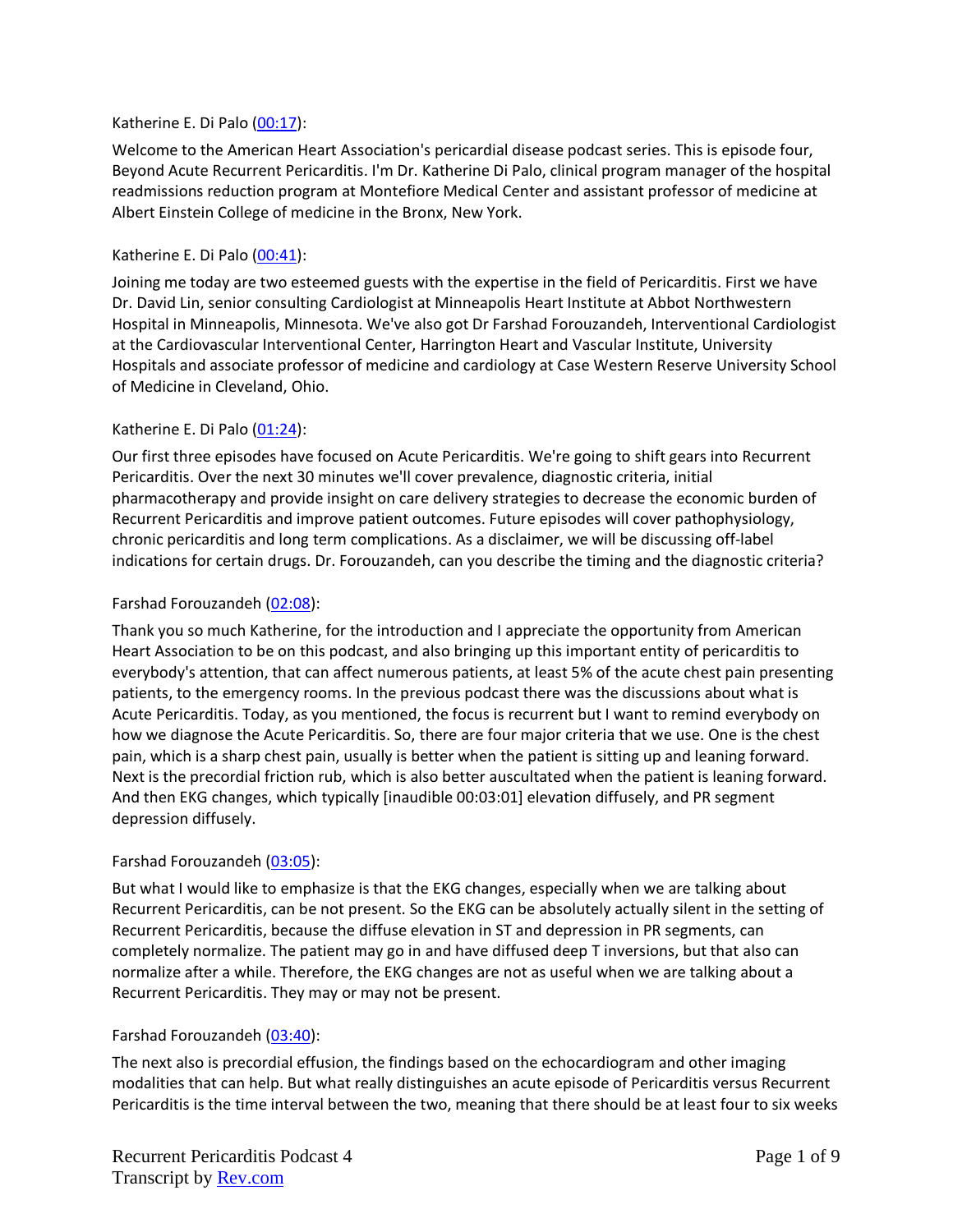of symptom free interval, from the time that the patient had that first episode of Acute Pericarditis. And if they have any more symptoms after this four to six weeks symptom free interval, we would call it a Recurrent Pericarditis. The reason for this four to six weeks is the usual time that we have to basically spend to treat the patient, including the tapering of the medications that we use for Acute Pericarditis.

## Farshad Forouzandeh [\(04:28\)](https://www.rev.com/transcript-editor/Edit?token=ESKh5nx6I5FhDEbwez62K3aqX3HaSi5qPWXQCVKMYOn0fI_zSwMP_6UKyhAbLKjMqpd9bm1eIQbl-IBPV9g0xRsUrII&loadFrom=DocumentDeeplink&ts=268.65):

So, let's say the patient comes back, they have two weeks of symptom free interval and they have another episode. That is not considered to be a Recurrent Pericarditis, but rather it is called Incessant Pericarditis. And also, if the patient continues to have symptoms for more than three months, that is when we are talking about Chronic Pericarditis. So really, the timeline changes the definition of which kind of pericarditis we are talking about. And the importance of actually knowing these categories is really when to go to the next line of the therapies, when to add other medications and think about what do next to treat these patients appropriately.

## Farshad Forouzandeh [\(05:10\)](https://www.rev.com/transcript-editor/Edit?token=MXG372_FMrUPHQ3WUvRBT3UdhYo4ELcjtNpa3BZQNO5TkdrkBRnipqGDm9gzOg6Z-m6CHf21iRq3O2c9XXwj3vZmrlg&loadFrom=DocumentDeeplink&ts=310.17):

And as a matter of fact, cases of Acute Pericarditis, the importance of full treatment, I would say, meaning that to include the medications that we have to do and to do the tapering correctly, is to avoid the Recurrent, actually, Pericarditis. Because many patients with Acute Pericarditis, if you do not treat them, they may actually get better, but the problem is many of them may come back with recurrent episodes. So that's really the goal of treating Acute Pericarditis, is to prevent, or at least decrease the chance of recurrent episodes of pericarditis. The other thing I would like to highlight here, is to look for inflammatory markers when we are talking about Recurrent Pericarditis, again, because some of the other changes like the EKG changes may not be as much present, is to look for fever, to look for leukocytosis, elevated ESR, elevated CRP, other inflammatory markers, to see if there's any episode of Recurrent Pericarditis going on or not.

### Farshad Forouzandeh [\(06:07\)](https://www.rev.com/transcript-editor/Edit?token=oWBMsIk-YTfqM37m5pKIjE5-gGe8xrwk83TUxYiJzeZuILE6yMUZw2L97KaVks5ZgNISMGlUivr9JsGG1cLvtTbQzlk&loadFrom=DocumentDeeplink&ts=367.86):

So that's how actually we defined really these two together, but also, clinically, I would like to highlight that there are some other features that we may see in Acute Pericarditis, such as the precordial effusion or even cardiac tamponade. These are less actually common in the setting of Recurrent Pericarditis. So that's also something to keep in mind about Recurrent versus an Acute episode of Pericarditis.

### Katherine E. Di Palo [\(06:34\)](https://www.rev.com/transcript-editor/Edit?token=UYhXk5XsgAOYdu4eYv6yL2Gnbrm4BEHSLyPoJiZ_ua0I1nM0r301alMeckUYoENKjdjOYI7h3qE8H_QNaiyvkO-Pl-s&loadFrom=DocumentDeeplink&ts=394.59):

I think that's a great overview, and really just understanding that timeline, the intervals, the presentation, it may not be the same as the initial, the EKG changes may or may not be there, but how common is this, Dr. Lin? How common is Recurrent Pericarditis, and are there any risk factors or predictors for recurrence?

### David Lin [\(07:00\)](https://www.rev.com/transcript-editor/Edit?token=nyf3FF_JHUAJbqsAdw8UCT4p7M88u4V1LDa9rFsbd3qqj3TyEI_g_G6nx6IDNrZfuSfWJiL3UKV0raxHYLs0UuXcB7s&loadFrom=DocumentDeeplink&ts=420.22):

Well, thank you for having me today. Pericarditis is the most common disease of the pericardium and viruses are the most prevalent ideology in the developed world. So up to about 30% of the patients with an Acute Pericarditis episode will experience a recurrence after the initial symptom free period of four to six weeks, and colchicine may have that risk. Patient with a history of Recurrent Pericarditis, however, are more likely to suffer from recurrent events. So about 50% will have additional attacks when treated with traditional NSAIDs alone.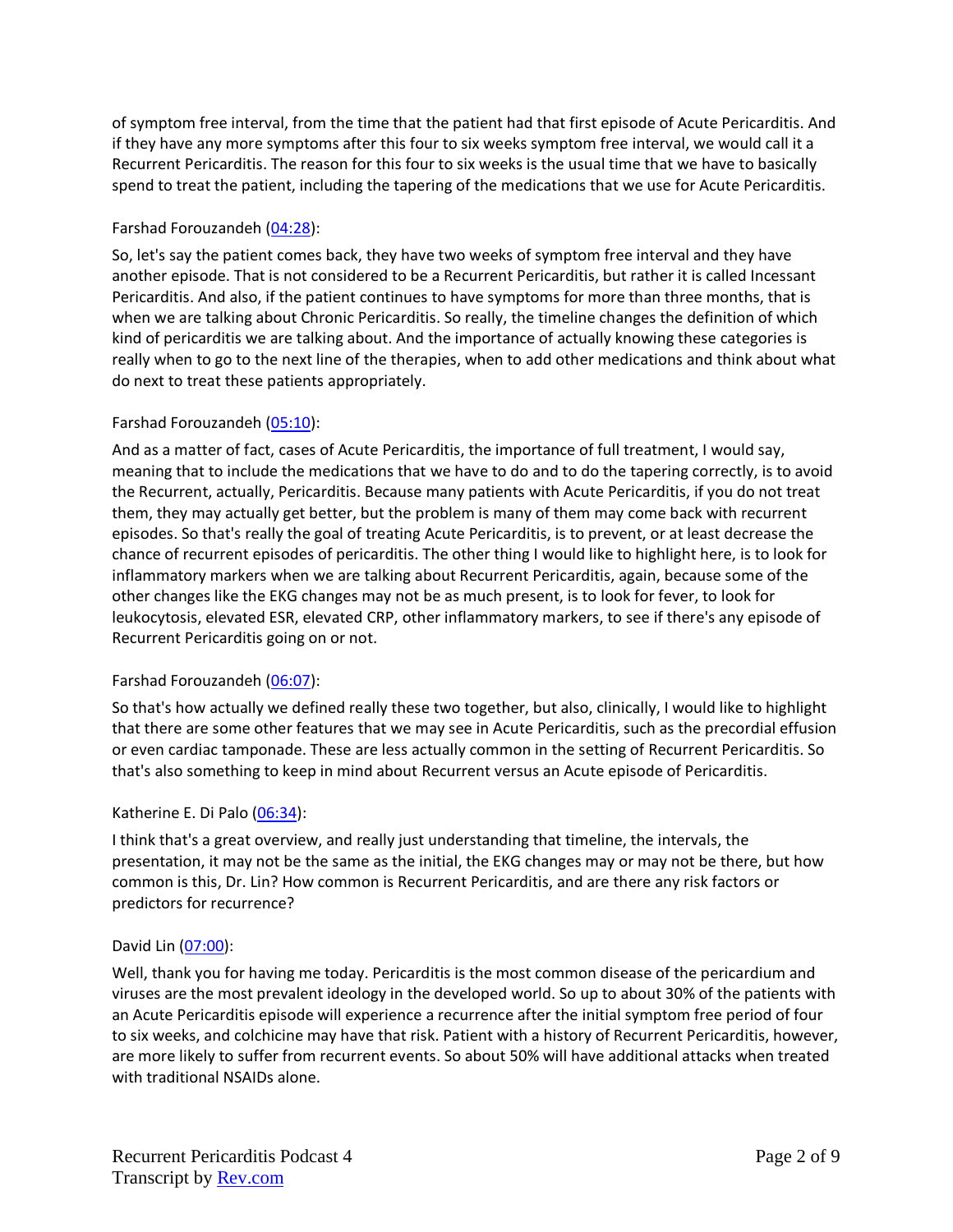#### David Lin [\(07:37\)](https://www.rev.com/transcript-editor/Edit?token=z6_j42OqZBBDPwqZI_HUlEINimRUK5P4vUidsUQVb1iWU8mEfz3ybNniZ_3yO8etd1_D7sDcqyCqnUykNhal9kQBKsc&loadFrom=DocumentDeeplink&ts=457.19):

The ideology of Recurrent Pericarditis remains unclear. It's likely related to some type of immunogenic response that perpetuates the underlying disease, instead of recurrent viral infections. Incomplete treatment certainly can contribute as well. Other factors, that will increase a recurrence, include a history of multiple prior recurrence. So perhaps recurrence begets recurrence, corticosteroids and female gender, these are all factors that leads to increased recurrences.

### Katherine E. Di Palo [\(08:09\)](https://www.rev.com/transcript-editor/Edit?token=sxDbVEYkD2EQGG5IuhcI6hkX2WQXL7_2kdW5_rsFWQQ_wmSqZ4bJQ3k6hgKqmSKgi8kTUFsQkTS4Y135kCmCMhvvrTg&loadFrom=DocumentDeeplink&ts=489.92):

I think it's really remarkable that colchicine can have a 50% reduction in recurrence. Dr. Forouzandeh, what is the role of colchicine now in Recurrent Pericarditis? Can you walk us through the literature or evidence that can give us direction on colchicine's role?

#### Farshad Forouzandeh [\(08:29\)](https://www.rev.com/transcript-editor/Edit?token=olDIuZxEIVtKjBdvjnWnTDzpTNynoT1Ys5tF1-IJ61iQyjpwEyJyLumpx3qWXUuARs7z-iLBoTYuVofYEK4LUsEBnlg&loadFrom=DocumentDeeplink&ts=509.53):

Sure. Very actually important point, as you mentioned. In the setting of Acute Pericarditis, along with the aspirin or NSAID that we use to treat patients, we should use colchicine. And that is the 0.5 or 0.6 milligram twice daily, for basically to be followed for three months, in the setting of Acute Pericarditis. And in the setting of Recurrent Pericarditis, is to be followed at least for six months when we are dealing with Recurrent Pericarditis. And that's so important, and there are multiple actually trials that they actually showed the effect of colchicine to reduce the episode of further recurrence, if you will. One is the core trial, which was colchicine for Recurrent Pericarditis, and this was an 84 consecutive patients that were enrolled in this trial when they had their first episode of Recurrent Pericarditis, not the acute, but the Recurrent Pericarditis.

### Farshad Forouzandeh [\(09:27\)](https://www.rev.com/transcript-editor/Edit?token=MGmFF5dAJUoojSU4pu978IMZa_w1r8q4T9lcA5hAtXGd2KUwQsD7iGqAEfO6Y13m6zKytDK0o_Pv9wuFzS1G9Qt7QZc&loadFrom=DocumentDeeplink&ts=567.18):

And they were assigned to receive either aspirin alone or combination of aspirin with colchicine, and the dose there was one to two milligram on the first day, followed by 0.5 milligram once or twice daily, for six months. Again, the six months duration is the duration for colchicine use in the setting of Recurrent Pericarditis. And in this study, it was shown that the patient who received colchicine, the rate of further episode of recurrence was down to about 24 versus 51% at 18 months follow up. So, that was a remarkable actually decrease in the rate of further recurrent episodes. Again, another trial called Corp Trial, and this was colchicine for Recurrent Pericarditis trial. Again, they had 120 consecutive patients with their first episode of Recurrent Pericarditis that were randomized to a more broad antiinflammatory therapy, including aspirin or ibuprofen or prednisone, in combination with colchicine in one group and in the other group with no colchicine with the same dosing, as we mentioned for the core trial.

### Farshad Forouzandeh [\(10:37\)](https://www.rev.com/transcript-editor/Edit?token=Bn_vHFb-hqi-l2TSG78ciSFkbVby6qizc8AGtV4Huka9TpX6TKkNJk6SE8-NBkrGsA2S2s-bOI-qR_Cp6brOM34WUXo&loadFrom=DocumentDeeplink&ts=637.36):

And also the similar findings, meaning that at 18 months follow up, the group that they had received colchicine, along with any of those three antiinflammatory agent, they had 24% versus 55% risk of actually further episode of Recurrent Pericarditis.

#### Farshad Forouzandeh [\(10:56\)](https://www.rev.com/transcript-editor/Edit?token=LAv6DgUYeYdQpIqC9szi96nwpytmV5mY5TiihlFdHlz3N-3o4YF3JAiOD2e9zn80OrNxvmIMHJyuE908su7JKyyVrqE&loadFrom=DocumentDeeplink&ts=656.63):

Again, Corp Two Trial, this was a bigger study, 240 patients. They had two or more episode of Recurrent Pericarditis. So these are the patients that were even actually having more episode, more resistant to the initial treatment. And they were randomized again to placebo or colchicine for six months. These actually patients also had about 22% versus 51% in the control group for the risk of having further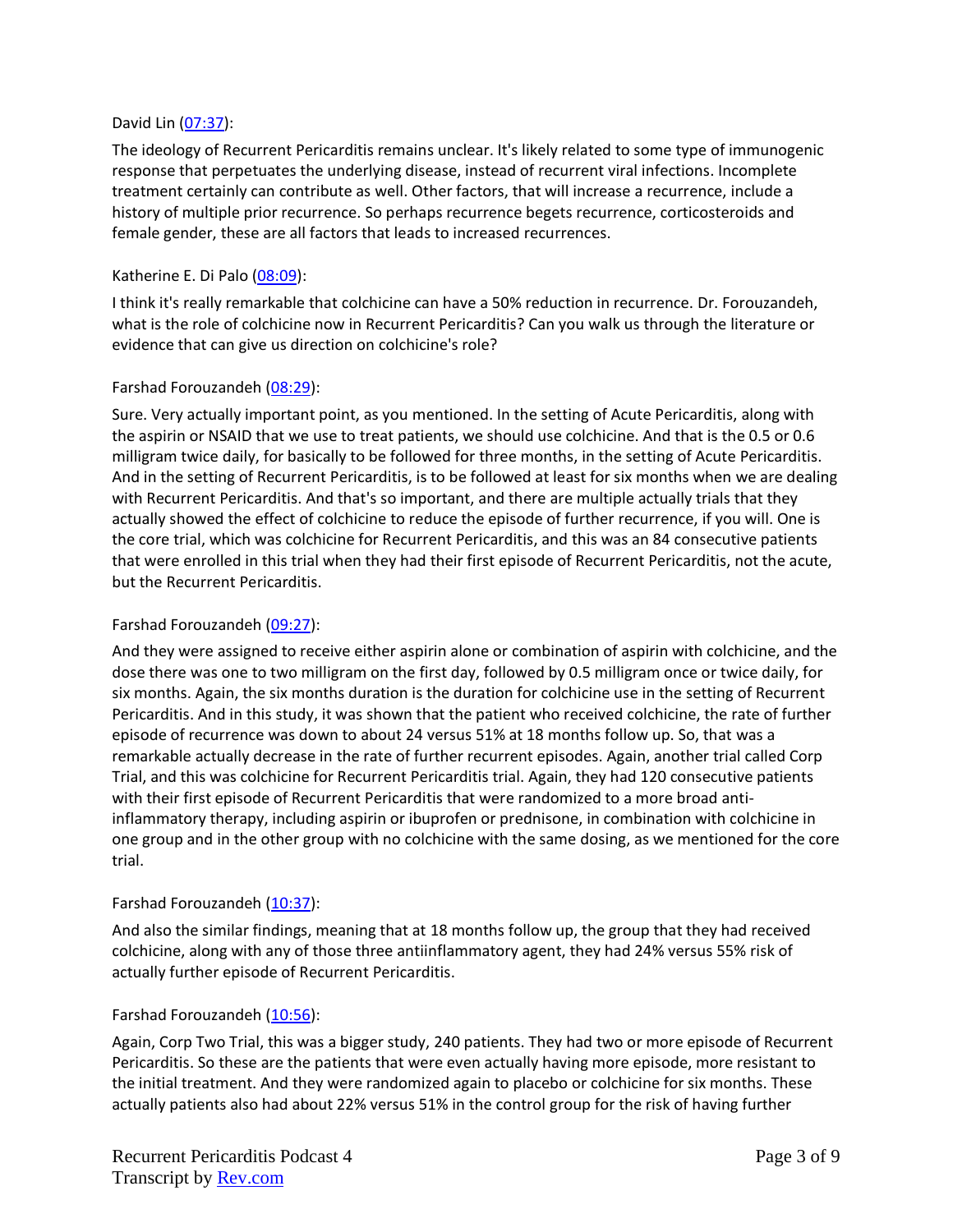episodes of pericarditis. So definitely there's a lot of studies, this three where some of them that I mentioned, but there are more actually randomized clinical trial. There are meta analysis actually showing the same thing and definitely, there's a huge role for this medication, the setting of Recurrent Pericarditis. However, there is also side effect profile that we need to be aware of as clinician prescribing this medication. The one that we are all familiar with is the GI, gastrointestinal side effect and intolerance, that can affect five to 10% of the individuals.

## Farshad Forouzandeh [\(12:00\)](https://www.rev.com/transcript-editor/Edit?token=KKlUe6vQ5CYsTLkgLLZJr82RFzpCgZ2EhrJeJDHNPkrUEWwzyXhHl1WT5d7UummlVYJPEQIFkCRE8AmhZqKDsEBxeSw&loadFrom=DocumentDeeplink&ts=720.84):

And most of the time by lowering the dose and try to basically use a smaller dose, we can avoid that, or at least to some extent attenuate that. But the more serious side effects are very, very rare, meaning that it happened in less than one person or patient, that's for bone marrow suppression, [inaudible 00:12:18] toxicity, muscle toxicity. But again, those are very, very rare actually side effects and most people, even for other purposes, not for pericarditis, when they use this medication for decades in their life, they did fairly well. So again, I think this is a great medication to be used for this specific-

## Katherine E. Di Palo [\(12:37\)](https://www.rev.com/transcript-editor/Edit?token=JK10rLk7QTS9ZKvNR49Q2UDgoAz6P3C0TdVaKYSfwZDOJpMqQ2hvWf0WCQzCT0YokJDnHuszRVlS8MEhNCJgtOX4IPQ&loadFrom=DocumentDeeplink&ts=757.49):

And Dr. Lin, I want to get your perspective on colchicine because we heard in previous podcasts that the evidence is there, this is something we should be prescribing for the initial Acute Pericarditis, yet it's not always done in practice. We also know that yes, there are serious side effects, but patients often avoid taking medications because it's the common ones. They don't like the GI upset. And from your perspective, from your experience in practice, how often are you seeing non-adherence, whether it be from the provider or from the patient, that leads to a Recurrent Pericarditis?

### David Lin [\(13:15\)](https://www.rev.com/transcript-editor/Edit?token=7PuhPtKFZNhjfNQav8SuY5XRRbNHgD26pU2uTPcU5X3O__poPMQg2-vLcgCE63fgibrqvvx1_8JD6JqXUzEAEUEoTp4&loadFrom=DocumentDeeplink&ts=795.53):

Yeah, I think the difficulty with adherence to the medication it's in part due to cost, although colchicine has been around for decades and decades, at times, it can be relatively expensive, especially when you're talking about six months or longer in patients who have pericarditis. And often, we try to start [inaudible 00:13:39] in the United States at 0.6 milligrams daily, as opposed to twice a day, because it's easier for patient to take the medication, as opposed to having side effect and have to reintroduce the medication again. So I think these are risk factors, and with pericarditis although the mortality is extremely low, the morbidity is high, it can really affect the patient's quality of life. And when that happens, then people's behavior change and their compliance with medication change when they just don't feel well.

### Katherine E. Di Palo  $(14:14)$ :

Absolutely. And I think when it turns into a chronic therapy, the cost can add up, when you can know it can lead to polypharmacy, and these are all things that can impact adherence. While we're talking about medications, let's bring up corticosteroids. So in episode three, there was a great line from Professor Pircato, and he likened corticosteroids in pericarditis to selling your soul to the devil. Dr. Lynn, how should we approach corticosteroids in Recurrent Pericarditis?

### David Lin  $(14:52)$ :

Maybe not to the devil, maybe just the boogieman. I don't know. Kidding aside, I mean, corticosteroids are actually extremely effective in alleviating pericarditis symptoms and suppressing the inflammation. However, they're numerous side effects, the need for prolonged use, the difficulty with tapering and the risk of a dependence, complicates their role. So I think the most important factor, and this has been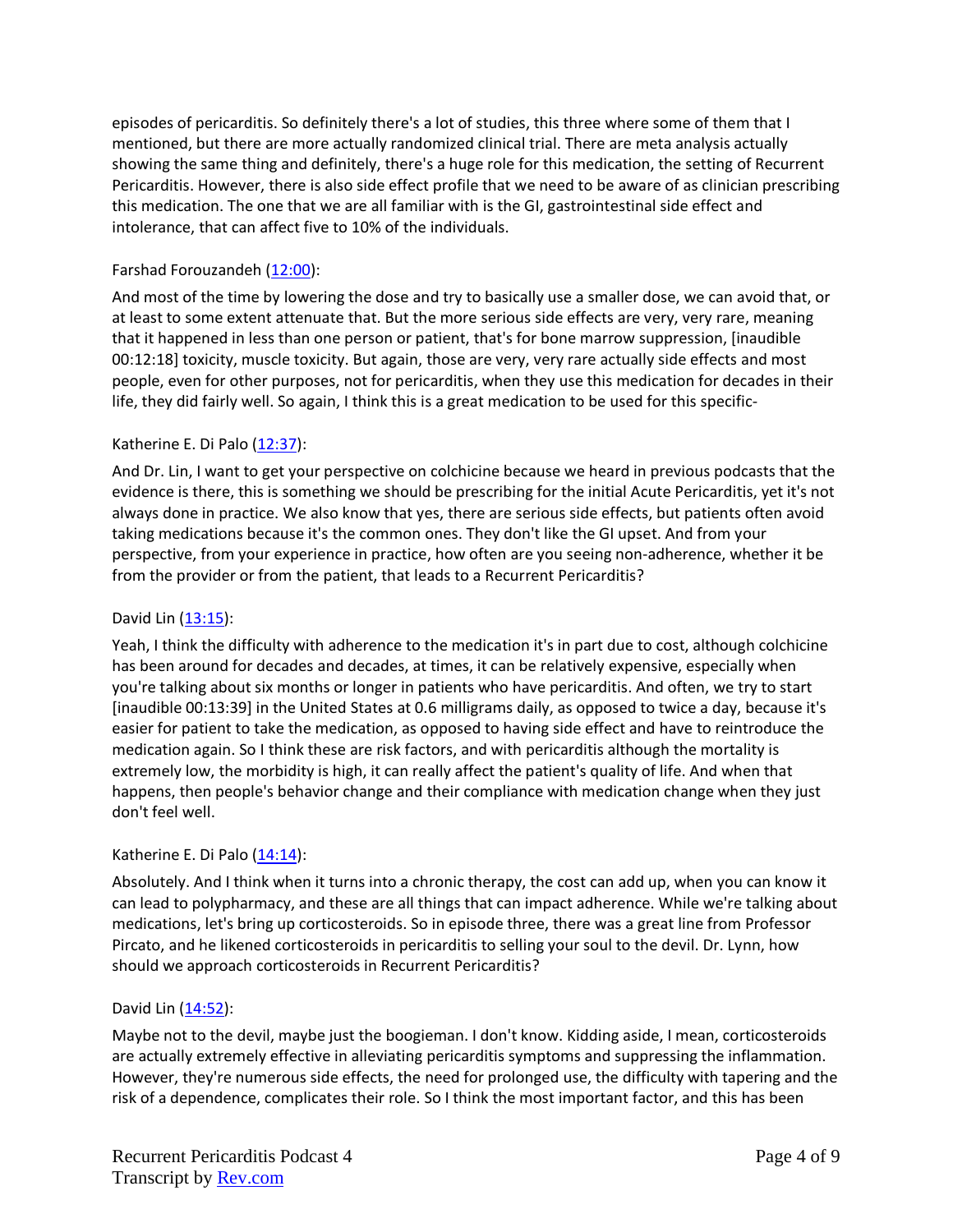mentioned before, is that patient needs to be treated properly with the traditional insets and colchicine, at a correct dose, and then for the appropriate duration, because one risk factor is insufficient treatment.

## David Lin [\(15:33\)](https://www.rev.com/transcript-editor/Edit?token=hzxLQR2hWzdUzn0j5th29c6WY8gHZxqC0x8dNM1tRjkCWwJDtb2IUnCWijM6VY_m5tYo9YvotuUvI6Kk4Fcs5kLm37o&loadFrom=DocumentDeeplink&ts=933.21):

So when we talk about adequate treatment, we talked about use ibuprofen 800 milligrams, three times a day, aspirin, a thousand milligrams, four times a day, indomethacin 50 milligram, every eight hours, and this is with colchicine. Now corticosteroids can be used and especially in patient who have refractory symptoms, despite high doses of insets and colchicine or low patient who has contraindications to insets and colchicine, but it really should be a third line therapy.

## David Lin [\(16:04\)](https://www.rev.com/transcript-editor/Edit?token=0nJCm26WB0TzYS6Aj40SZT2oeGgFsvmLLFeM4maNTg0xVoGtWyqXL6nZThwI4EGy1J6ohPv-iIM_mEl33y-V1x9-57g&loadFrom=DocumentDeeplink&ts=964.6):

The other thing is, is that it's critical when we're using steroids to administer the lowest dose that's needed to achieve symptom resolution. And often, that's like 0.2 to 0.5 milligram per kilogram per day. And the lower dose has been associated with less treatment failure, less recurrence, less hospitalization and less adverse effect, than the conventional dose, which you see as a milligram per kilogram. Another high cause of recurrence is that we taper the steroids too quickly. The dose decrease really should only start when the patient is completely asymptomatic and their CRP has normalized. So typically, that doesn't happen for at least a couple weeks. And the tapering should be very slow, and we're talking about over months and not days, or weeks. And all efforts should be made to circumvent monotherapy with steroids. If a recurrence happen during tapering, avoid escalating the dose instead intensify insets, or introduce an analgesic.

## David Lin [\(17:08\)](https://www.rev.com/transcript-editor/Edit?token=vOcF0djNGAg-y6jvM4Lgi0JTXALjna2nF04q6M69CUfwPAcbD6hy_zLs3gaMsAm_4SH2RCWERHZscGiKv3-y9-RYhFA&loadFrom=DocumentDeeplink&ts=1028.32):

And now there's robust data about using an interleukin one blocker in Recurrent Pericarditis, and it might become part of the treatment paradigm before we reach out for steroids. And as pericarditis symptoms can have a dramatic negative effect on the patient's quality of life, I think educating your patient about treatment course, the risk of recurrence, the extremely low mortality, will probably go a long way to provide some predictability and some reassurance about this very, very difficult condition.

# Katherine E. Di Palo [\(17:39\)](https://www.rev.com/transcript-editor/Edit?token=x8mhVDI4mIfm9Of2Id5BCXg0h7PJvD73k9vXkrGZ0Y7aDzv21R6FjOMzuwguIzVGb7XWxSw5mudQSJBZ3wdLBaITHq8&loadFrom=DocumentDeeplink&ts=1059.72):

So to our listeners, we're going to be shifting gears a little bit, but really just in summary, the suboptimal management of the Acute Pericarditis really can lead to these recurrences. So it's so, so important the first time around, right drug, right dose, right duration. Now, optimal management, are there some best practices that health systems can utilize to improve outcomes? And are there opportunities for standardization? So I'm going to ask a couple different areas to Dr. Forouzandeh and Dr. Lin, how do you approach Recurrent Pericarditis and even the Acute Pericarditis, in terms of a standard practice, whether it's on the inpatient side or the outpatient of side, and often in transitions of care, as we know, this can be challenging from both patient provider and system perspective?

### Farshad Forouzandeh [\(18:35\)](https://www.rev.com/transcript-editor/Edit?token=krodU0Y9Wypv_BVGNrsX8gAfSJ5RhMtPz0tjzTv2Ybhb8XgGXP7x4LfGj9zLp3lUs45IVlSaJ_58Jlf_icjxMzu_Hz8&loadFrom=DocumentDeeplink&ts=1115.25):

That's actually a very good question, Katherine. Like anything else in medicine, if you are not thinking of a diagnosis, you actually are not going to diagnose that patient with that condition. So, so many of us dealing with patients coming to the emergency room with chest pain or coming to the office with chest pain, we are so focused on coronary artery disease, which of course is more prevalent. But at the same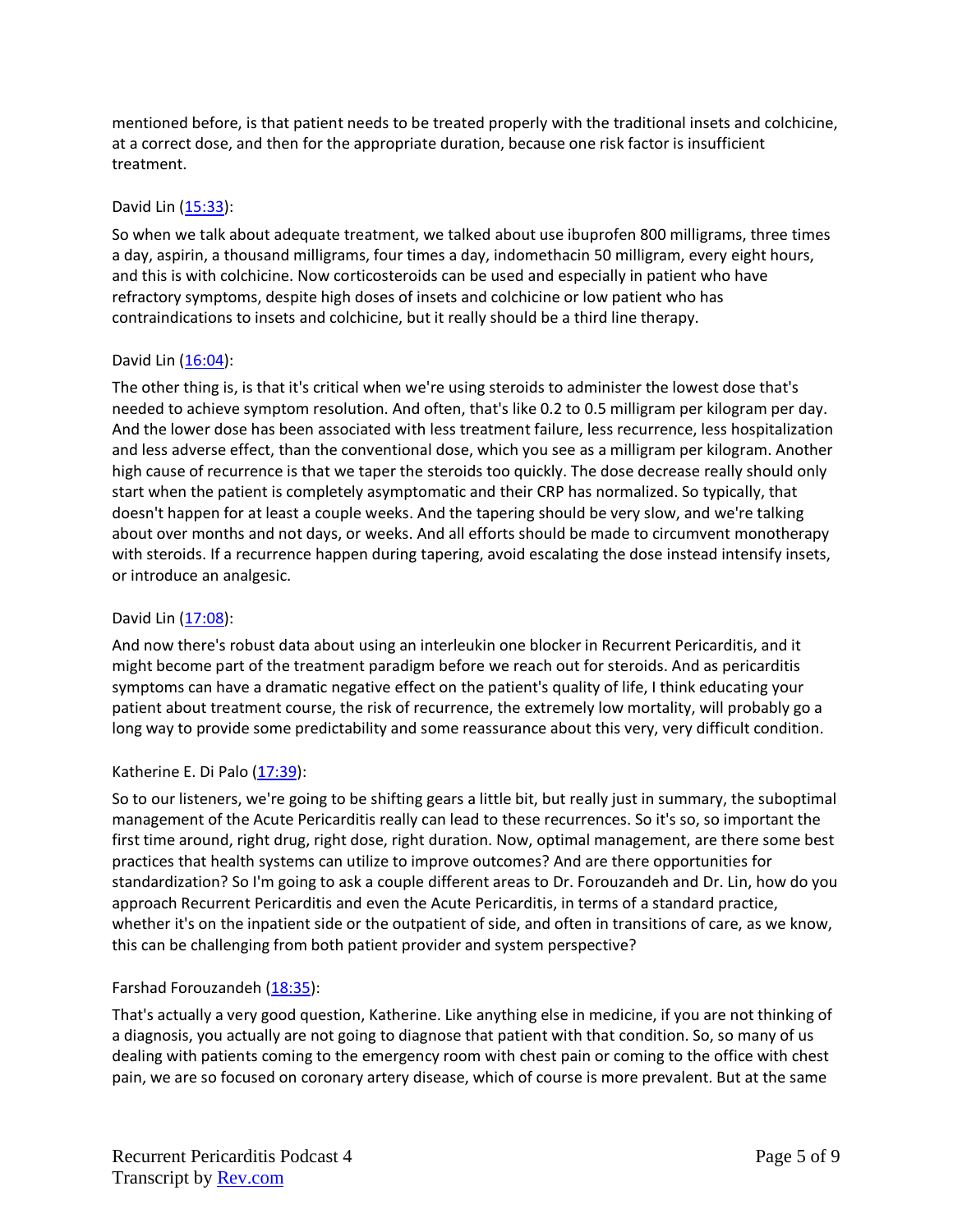time, there are patients that they have symptoms and sign suggestive for pericarditis that they can be overlooked.

## Farshad Forouzandeh [\(19:03\)](https://www.rev.com/transcript-editor/Edit?token=KNOnKecHzFS1oP79cATtUQ2Fip--pYBLhd1Jdcwru7ItshuR897sdPt2bKCBRFZ_ozdAXbFo4n6lwwn0fxbdk3jrLt4&loadFrom=DocumentDeeplink&ts=1143.74):

So it's so important upfront to have this differential diagnosis and think about it, get the appropriate testing going, diagnose the patient as [inaudible 00:19:14] to put the patients on right treatment from the beginning, something we have been emphasizing on these podcasts. For our actually system, we don't have as of now a protocol in place in terms of order set, let's say, but definitely one thing we are doing with our trainees, is to make the awareness, meaning that, keep the education going on. Any opportunity we have to interact with the Ed physicians, that they see these patients upfront to think about pericarditis under differential diagnosis.

## Farshad Forouzandeh [\(19:43\)](https://www.rev.com/transcript-editor/Edit?token=WaPUk3Lq5bYa8Q1tM-oOjHgrqjO0CjUdGnCqxtw_jSjIIorYxzY8LcAI7OIL761IXQ2kBLqlCaEHCPmElBR6TPV0w6c&loadFrom=DocumentDeeplink&ts=1183.97):

For our residents when they're seeing these patients, when they're reading the EKGs, to think about these things. As I mentioned, the EKGs are not a hundred percent. That's again, very important thing to consider because many times I see a trainee coming in and say, "Oh, this is not my pericarditis because the EKG is normal." So that's something that we should be careful about, to look at the whole actually patient as a system and not just one factor to rule in or rule out the diagnosis, such as pericarditis that sometimes can mimic many other conditions. So definitely I think there's more opportunity for education and definitely podcast series such as these are going to be helpful for our clinician, I would say also for trainees and for patients to know this entities exists. Because again, if we don't think of it, we are a not going to find it.

### Farshad Forouzandeh [\(20:32\)](https://www.rev.com/transcript-editor/Edit?token=unZ92MvikfyVcSmCwTBG51UgPaLFhr7iWpL-Vt0VXxg9GVY3KDrYbR_9_irfdwO08m8aFregS2bBSihhzi5iu-VGP88&loadFrom=DocumentDeeplink&ts=1232.03):

We're not going to treat it appropriately. As mentioned by Dr. Lin, this is an entity that people may benefit a lot from reassurance, meaning that this is a condition we can take care of. It's going to be time consuming. It's going to be sometimes chronic. They have to come in and get the appropriate treatment to tolerate their actual medications. We may need to add proton pump inhibitors or whatnot, to be able to tolerate the NSAIDs, for example. So just give them the awareness, give them the expectations and then more education, more education and more education, to really get this awareness going on. So I think that will help a lot. Definitely having protocol in place and orders said if needed, but the condition is not as common.

### Farshad Forouzandeh [\(21:15\)](https://www.rev.com/transcript-editor/Edit?token=0DfNS4G9TStpKia6Nv2Jb3FX9oIlJJcdnvfmZMT9sfQms7bcpMDU723h99mTSN_ztPY2HhzZVsZ1vy0UJFRhFRIhbaI&loadFrom=DocumentDeeplink&ts=1275.75):

I would say again, just looking from a more practical aspect, because we all deal with electronic medical records systems and how complicated it can be to keep developing more orders, set more orders set for each condition, I think that can make things a little bit convoluted sometimes. So, but again, having the awareness, going for the right diagnosis and right treatment from the get go, I think that's the key to diagnosis this condition and treat it appropriately.

### Katherine E. Di Palo [\(21:44\)](https://www.rev.com/transcript-editor/Edit?token=sb1AMAJXqz9pi5L5PN4mFGBLX37rfy8kz_ahxURQsCwd2Czh7HsH_-mzEhMx2efaDKAf1xjFvNhSx37TeBI3as9Q9QE&loadFrom=DocumentDeeplink&ts=1304.91):

And Dr. Lin, how about your practice? Any best practices or tips that you can share with our listeners when it comes to a standardized approach?

David Lin [\(21:55\)](https://www.rev.com/transcript-editor/Edit?token=4LjMkC8scye5iV1CI2eoRtEI0BDn6WSN6mkbkMWiyeEMSViah0ZSdSN_rNKSYOQ_CcfFGOosO7DP0CPIx4b4ajGycXs&loadFrom=DocumentDeeplink&ts=1315.26):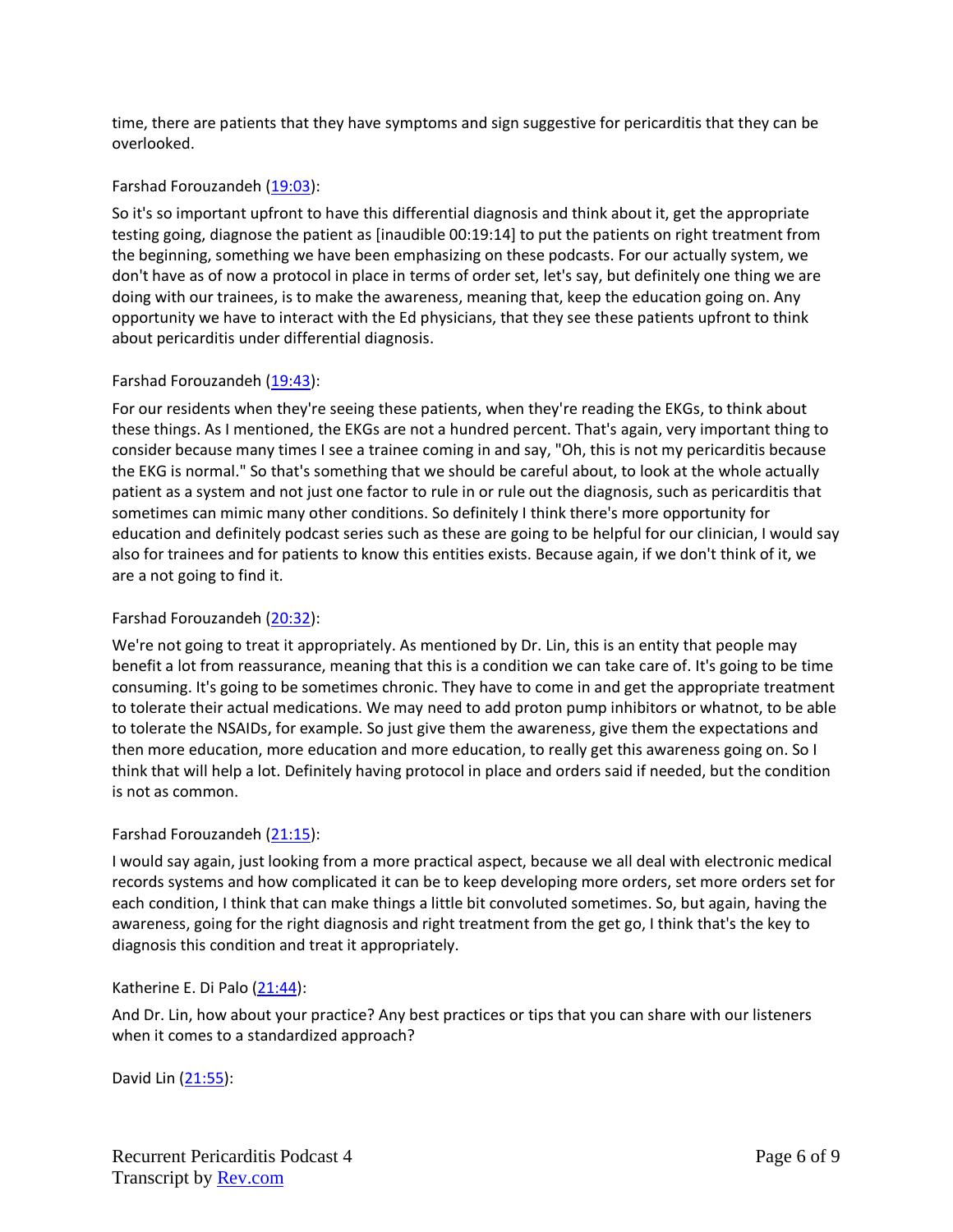Yeah, no, I completely agree with the previous comments. Currently we don't have an order set ready, but it's a work in progress for us, but I think a order set is an excellent idea, and it will likely reduce the variability in patient treatment and also ensure that complete therapy with NSAIDs and colchicine,, while minimizing the use of corticosteroids. And if a steroid is used, we'll make sure that high dose and rapid tapering is avoided with a very detailed order set and a care path pathway. And not only that, if there's any concern about the treatment, we try to incorporate events imaging such as cardiac MR, to help with the diagnosis. So far, for our group, including our ER physicians, we rely on more educational programs such as again, journal clubs, grand rounds, and conferences to update our or physicians.

# Katherine E. Di Palo [\(22:51\)](https://www.rev.com/transcript-editor/Edit?token=n8OhvWzPIANvCYEq_A2ntTeTsegyvzIfZT4O-rctPEkSwuXN0OsnT28FuEpW1ZaKufdisJFoRsgxwbC7qwv9qTIL5LQ&loadFrom=DocumentDeeplink&ts=1371.15):

The economic burden of Recurrent Pericarditis is significant, and that's from two perspectives, healthcare resource utilization and work loss. Dr. Lin, can you describe some of the drivers of these costs?

## David Lin [\(23:06\)](https://www.rev.com/transcript-editor/Edit?token=efTLRfXWtveb7LrR3jpCqRreyacFi9cRF5MgWhBptJj2OulYZuUn33pdRGKjTUBDnlAcMlLkDbIboCxOL1srDIQflRE&loadFrom=DocumentDeeplink&ts=1386.11):

So patients with Recurrent Pericarditis can experience really debilitating symptoms, and the treatment are often prolonged with associated side effects. So when we look at records from insurance database, it shows about 15% of the patients with idiopathic pericarditis, experience at least one recurrence, and of those, about 40% go on to have multiple recurrences. And these recurrences has a medium duration, about three years. So this is a prolonged condition.

## David Lin [\(23:36\)](https://www.rev.com/transcript-editor/Edit?token=KF9V424hD9llqf9flrRxVYuBu2H9qezrxaQ5-LJ4HUz_9UzZub_Jm3F5qs5J_7aJC-CNKnyMZdxGTaMOUeqJXqMMWIk&loadFrom=DocumentDeeplink&ts=1416.91):

And the observed rates of hospitalization, outpatient visits, ER visits, are all significantly higher among patient who have multiple recurrence, than those without. So hospitalization is the main driver of increased healthcare costs between the multiple recurrence cohort versus the no recurrence cohort. And specifically, it's about threefold difference that was observed. In addition, then you have medical absenteeism, you have disability costs, and those are all significantly higher among patients who have multiple recurrences. The observed protracted disease course and the high cost associated with multiple recurrence, I think that emphasizes the need for targeted therapy, in addition to the conventional treatment that we have.

### Katherine E. Di Palo [\(24:24\)](https://www.rev.com/transcript-editor/Edit?token=aGFr_2LxFiLwPlPvxg5CahaGS6lI3yG40rZ1tPs90pHQAN9SdN60nbXdzJAAMx9hajO2y1ccboKziRCuUiDdZ7k09lc&loadFrom=DocumentDeeplink&ts=1464.93):

In terms of the patient perspective, now they've been given a diagnosis and as you mentioned, mean duration of three years, this can really significantly impact health related quality of life, as well as that work impairment and these activity restrictions, they can be very frustrating. Dr. Forouzandeh, how do you approach the discussions on longitudinal management and the disease course when it can be years to resolution?

# Farshad Forouzandeh [\(24:57\)](https://www.rev.com/transcript-editor/Edit?token=NccT0XFKTnMiANFGgBNXMtKBUm3PevsgpiY1P2eoJaKGZclkUxi-UkaRZX2W1EuVz6uzqkyvkiRUN2tp9YV1oN4L3qg&loadFrom=DocumentDeeplink&ts=1497.63):

Like almost any chronic condition, I think a very important thing is for the patient and the physician to develop that trust and relationship, and understanding that what the nature of this disease is. I think thee more relevant and pertinent information we can tell the patient about this condition, is going to help them to understand their expectations.

Farshad Forouzandeh [\(25:20\)](https://www.rev.com/transcript-editor/Edit?token=tF41u6VJaUHMf-CG-kXhX9zxAgHotCIofnhuwbd_i7sMmwCNiLGasTok-_jKGOE9euA6MdLauJysiiomx_oijKHsFl4&loadFrom=DocumentDeeplink&ts=1520.86):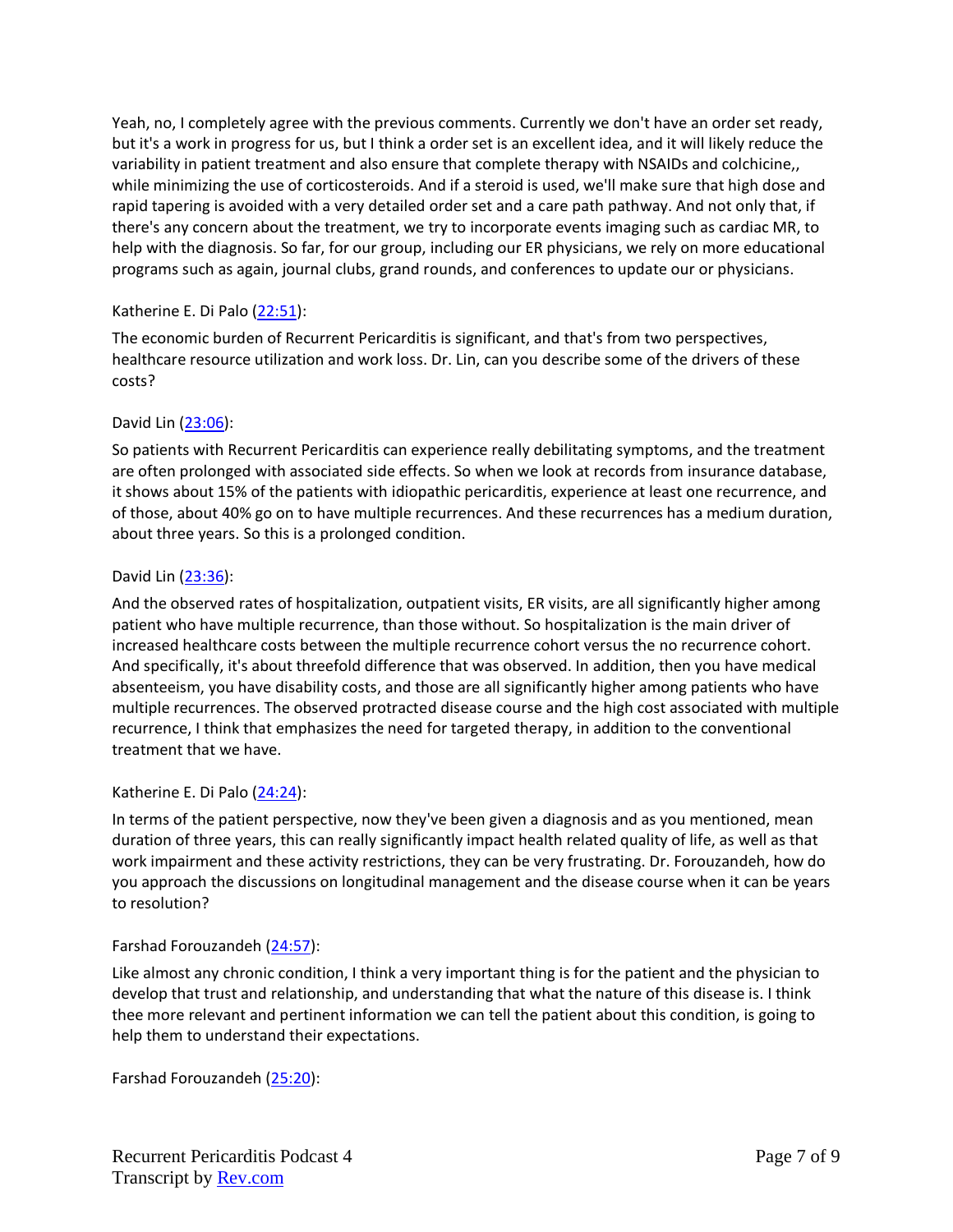In terms of the physical activity as I think it was mentioned in previous podcasts, there are very limited data available. It's not that we have a robust data on how much activity they can do. But just anecdotally, the very intense activity can actually, either because of more friction, more physical contact of the pericardium or some of the inflammatory pathways may get activated. So it is best to avoid those very intense activities, again, when the patient is having an active episode. And then other than that, moderate activity, healthy amount of activity and exercise is actually reasonable for these patients to continue.

## Farshad Forouzandeh [\(25:59\)](https://www.rev.com/transcript-editor/Edit?token=rfSqh3opsgXAExi04r0_zZKvHtpsEw8Y7M7c6e2BLhWYZc_Cezxbz_zQKQ6a0_oeDHq0WFsMY1mvL3ytNi0p_vDKj0U&loadFrom=DocumentDeeplink&ts=1559.19):

Again, we are talking about a condition which has chronicity as part of the nature of it. So you cannot have the patient for years, not to be a active and deal with other actually risk factors and so on and so forth going on. So having the connection with the patient, reassuring them about the nature of this disease and have the expectations, I think is so important. And many times, what other important factor is, these patients, they get this episode of chest pain and every time they have any sort of chest pain, they think they're having another episode. So they come to ED, they seek medical care, which is understandable. But again, if you tell them what they have to look for also beside the pain itself, that will help them to understand, is this going to be another episode that they should be worried about or not, or maybe seeing them sooner in the outpatient setting so that you can evaluate them appropriately.

## Farshad Forouzandeh [\(26:52\)](https://www.rev.com/transcript-editor/Edit?token=NoUHS8vS5FIAxo1rhs5kVEBmcPicUeGi5zgNXJxq3VPKz6lQ15Dq2tDRdtWr45tODafHR8B2Id9QSYuyRUiyD3a9x24&loadFrom=DocumentDeeplink&ts=1612.51):

Many times, if somebody has put the patient on long term steroid, one thing that can help is to see if you can taper and maybe even stop the steroid for five to seven days, especially if the patient chest pain does not appear to be another episode. Just have them about a few days of not having a steroid and treat their pain with some analgesic and see how they do, and then re-exam the patient. Get the EKG, get the inflammatory markers if needed, do more imaging testing, chest extra echocardiography, again, as much as it's needed, to see if there's really an evidence for another episode of pericarditis or not.

### Farshad Forouzandeh [\(27:28\)](https://www.rev.com/transcript-editor/Edit?token=kdPieZngJE1OGnEpc-S7P5TTTTRxTGNy6q7nYGRndGsm-dXmQpqJIsgSqdQauZ9Kht1jIIsfjjr4gjcRtGfo1UPSbFQ&loadFrom=DocumentDeeplink&ts=1648.76):

And it is surprising to see many of these patients, they may have chest pain for other reasons. They think it's pericarditis, but it is not. So you can avoid for them to come to the ED to be on more treatment for a longer period of time.

### Farshad Forouzandeh [\(27:43\)](https://www.rev.com/transcript-editor/Edit?token=4lJ6BvECuzqaILnyJyXWspxzitp0YtW5CHd30BdmxoZTp8Oi8l3tKjmOX3txu0uB-2h8xRF2C6VyiwFAJ1_CCU_5qZw&loadFrom=DocumentDeeplink&ts=1663.14):

And again, as this connection and trust develops, I think the patient would have a great relationship with you. And I remember one of my own patient, actually, he was out of town and he was doing a virtual visit few months ago, had a chest pain episode after about a year being completely symptom free. And he was worried, he was in another estate across the country. He asked for a virtual visit, we just did a visit with him. And from what he told me and I did some labs distance, and everything came out okay. And in about a week, I followed up with him, no more pain, nothing.

### Farshad Forouzandeh [\(28:14\)](https://www.rev.com/transcript-editor/Edit?token=vC8kaAtHQE5hzDEtR9i5wTz-ihaAxOs1Gy3tgoA9T6fQCDUNeW1f_LX8SqBCDeMRsDVvJR60WZMk4m0UJj2UDGoAb9U&loadFrom=DocumentDeeplink&ts=1694.17):

But he was so worried that he didn't know what to do. He was in another estate. There would be insurance implications and the costs and not being in your hometown. So all pf those things, I think these are the patients we should be very attentive to. Again, dealing with chronic disease condition, you